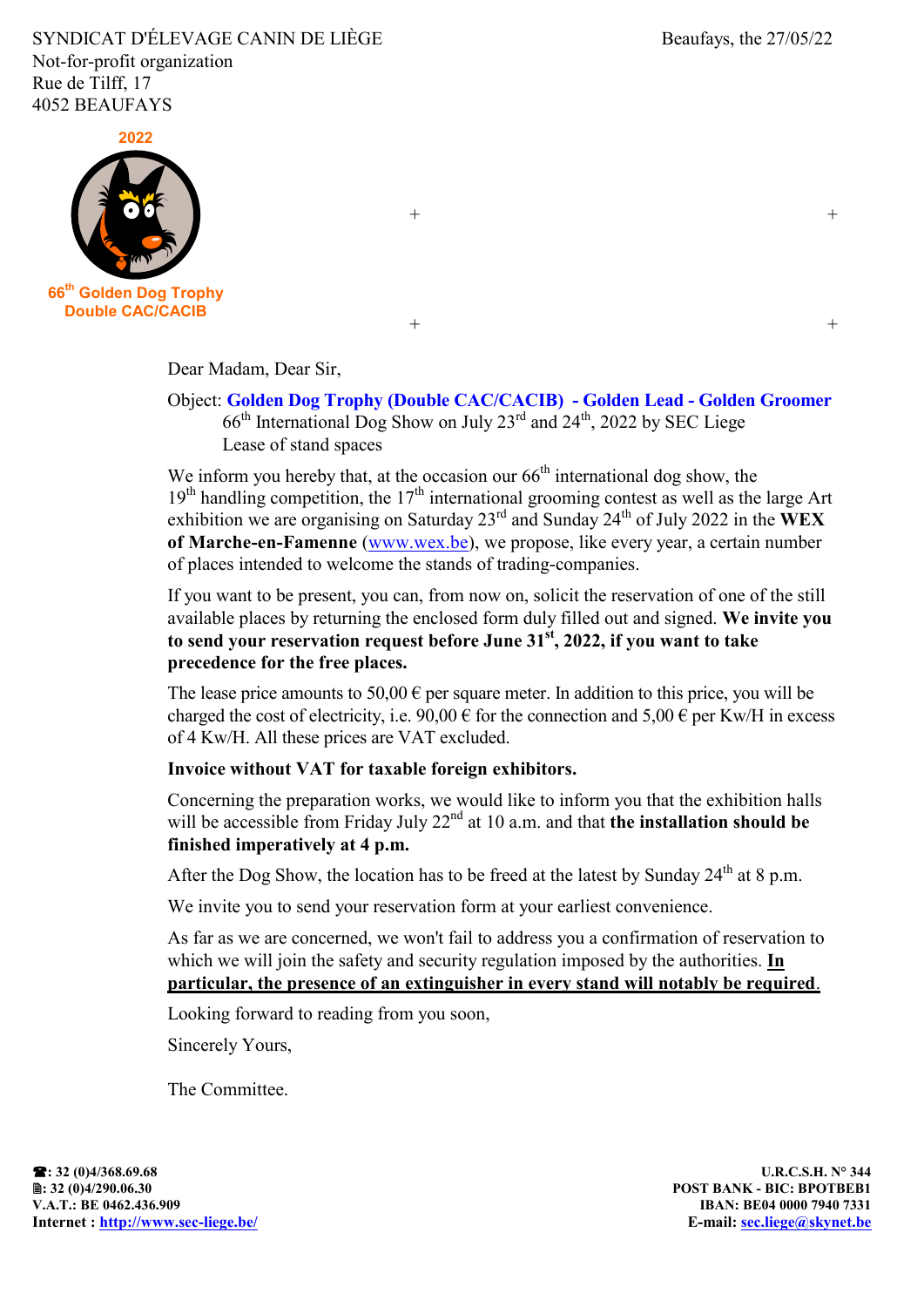| $23 - 24 / 07 / 2022$                                                                                                                                                                                                                                                                                                                                                                                                  |
|------------------------------------------------------------------------------------------------------------------------------------------------------------------------------------------------------------------------------------------------------------------------------------------------------------------------------------------------------------------------------------------------------------------------|
| <b>GOLDEN DOG TROPHY</b><br><b>DOUBLE CAC/CACIB - ALL BREEDS ON EACH DAY</b>                                                                                                                                                                                                                                                                                                                                           |
| 66 <sup>e</sup> EXPOSITION CANINE INTERNATIONALE – 66 <sup>th</sup> INTERNATIONAL DOG SHOW                                                                                                                                                                                                                                                                                                                             |
| <b>GOLDEN GROOMER EXPO ART</b><br><b>GOLDEN LEAD</b><br><b>TOILETTAGE - GROOMING   THE DOG IN THE ART</b><br><b>SHOW HANDLING</b>                                                                                                                                                                                                                                                                                      |
| <b>WEX (Wallonie Expo) - MARCHE-EN-FAMENNE</b><br>SYNDICAT D'ELEVAGE CANIN DE LIEGE A.S.B.L.                                                                                                                                                                                                                                                                                                                           |
| DEMANDE DE RESERVATION D'EMPLACEMENT / RESERVATION FORM                                                                                                                                                                                                                                                                                                                                                                |
| Formulaire à adresser à / Form to send to<br>a.s.b.l. S.E.C. Liège Rue de Tilff, 17 - B 4052 Beaufays - Belgium - V.A.T.: BE 0462.436.909<br>Tel.: +32 4 368.69.68 - Fax: +32 4 290.06.30 - E-mail: sec.liege@skynet.be - Internet: www.sec-liege.be<br><b>Bank Account: BELFIUS BANK LIEGE LONGDOZ - BIC: GKCCBEBB - IBAN BE95 7755 9964 8058</b>                                                                     |
|                                                                                                                                                                                                                                                                                                                                                                                                                        |
|                                                                                                                                                                                                                                                                                                                                                                                                                        |
|                                                                                                                                                                                                                                                                                                                                                                                                                        |
|                                                                                                                                                                                                                                                                                                                                                                                                                        |
|                                                                                                                                                                                                                                                                                                                                                                                                                        |
|                                                                                                                                                                                                                                                                                                                                                                                                                        |
|                                                                                                                                                                                                                                                                                                                                                                                                                        |
| Superficie souhaitée / Requested surface (Min 6 m <sup>2</sup> ) : m <sup>2</sup> (L :  X P/D : )<br>Electricité / Electricity : OUI / YES - NON / NO - Puissance demandée / Requested Power : Kw                                                                                                                                                                                                                      |
| <b>REDEVANCE / COSTS</b>                                                                                                                                                                                                                                                                                                                                                                                               |
| Superficie souhaitée / Requested surface (Pourtour / Perimeter - Halls 2-3-4) :<br>$$ m <sup>2</sup> X <b>50,00</b> $\epsilon$ =<br>$\dots \dots \dots \dots \in$                                                                                                                                                                                                                                                      |
| Electricité / Elektriciteit: Raccordement / Connecting box: $90.00 \in$                                                                                                                                                                                                                                                                                                                                                |
| Puissance demandée / Requested Power (4 Kw gratuits / free): $(-4) =$ Kw X 5,00 $\epsilon$ =<br>$\dots \dots \dots \in$                                                                                                                                                                                                                                                                                                |
| $\dots \dots \dots \in$<br>Total (hors T.V.A.) / Total (excluding V.A.T.) :                                                                                                                                                                                                                                                                                                                                            |
| Facture sans TVA pour les exposants étrangers assujettis<br><b>Invoice without VAT for taxable foreign exhibitors</b><br>Rechnung ohne Mehrwertsteuer für steuerpflichtige ausländische Aussteller                                                                                                                                                                                                                     |
|                                                                                                                                                                                                                                                                                                                                                                                                                        |
| reconnais avoir pris connaissance des conditions de participation et de paiement ainsi que des autres dispositions<br>reprises au dos de ce formulaire et je m'engage à les respecter de même que le règlement de l'exposition.<br>J'accepte que mes données personnelles soient conservées ou transmises à des tiers par l'asbl SEC Liège pour les<br>besoins de l'organisation et l'annonce des prochaines éditions. |
| declare to have made myself acquainted with the participation and payment conditions and with the other provisions<br>mentioned on the back of this form and to undertake to comply with them as well as with the dog show regulation.<br>I agree that my personal data will be kept or transmitted to third parties by the SEC Liege asbl for the organisation<br>needs and the announcement of future editions.      |
|                                                                                                                                                                                                                                                                                                                                                                                                                        |
|                                                                                                                                                                                                                                                                                                                                                                                                                        |
|                                                                                                                                                                                                                                                                                                                                                                                                                        |